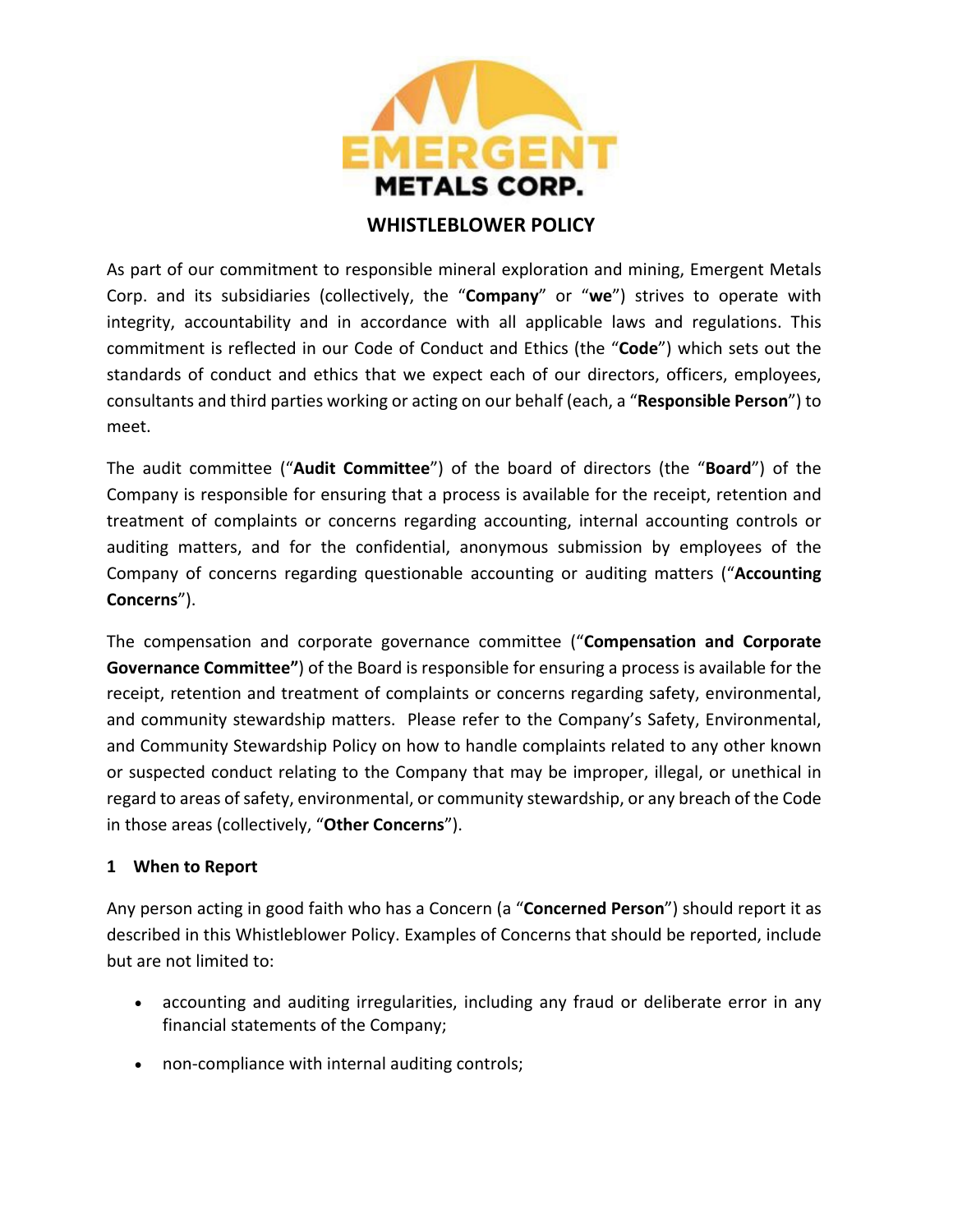- falsification of company records;
- violation of any applicable law, rule or regulation, including those relating to corporate reporting and disclosure;
- fraud, money laundering, bribery or corruption, misappropriation of funds or other dishonest behaviour;
- insider trading, tipping or any unauthorized disclosure of confidential or proprietary information;
- discrimination, bullying or harassment of any description and including retaliation against whistleblowers;
- violation of the Code or other policy of the Company, including the Anti-Corruption Policy;
- conflict of interest; or
- illegal conduct, including theft, dealing in or using illicit drugs, violence or threatened violence and criminal damage against property.

### **2 How to Report a Concern**

Concerns can be reported using one of the following methods. You may choose to provide your name and contact details with your report, or you can report anonymously.

- 2.1 It is the responsibility of all directors, officers and employees to report all suspected Concerns in accordance with this Whistleblower Policy. The Company maintains an open-door policy and suggests that Concerned Persons share their questions, concerns, suggestions or complaints with someone who can address them properly. In most cases, if the Concerned Person is an employee of the Company, the Concerned Person's supervisor is in the best position to address a Concern. An employee's supervisor may be more knowledgeable about the issue and will appreciate being brought into the process. It is the supervisor's responsibility to help solve the problem.
- 2.2 However, if a Concerned Person is not comfortable speaking with their supervisor or is not satisfied with the supervisor's response, the Concerned Person is encouraged to speak with a member of the Audit Committee, or anyone in management whom the Concerned Person is comfortable in approaching. Alternatively, a Concerned Person may forwarded written notice to the Chairperson of the Audit Committee in a sealed envelope labelled as follows:

Emergent Metals Corp. Attention: Chair of Audit Committee (Confidential)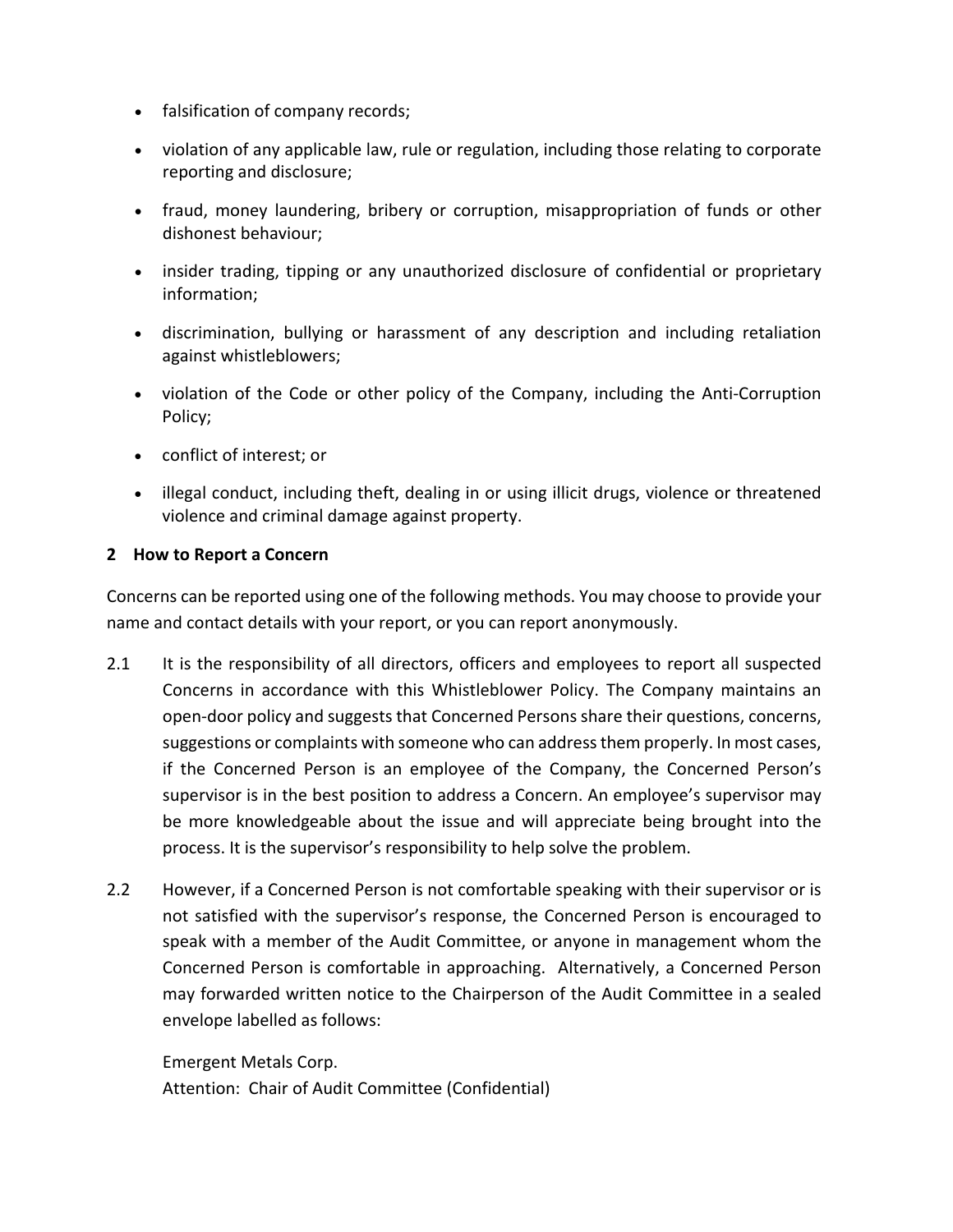789 West Pender Street, Suite 1010 Vancouver, B.C. V6C 1H2

# Alternatively, emails can be sent to [info@emergentmetals.com](mailto:info@emergentmetals.com) with the subject line: **Please forward to Chair of Audit Committee (Confidential)**

- 2.3 Supervisors and managers are required to report suspected Concerns to the Chair of the Audit Committee, which has specific and exclusive responsibility to investigate all reported Concerns.
- 2.4 For suspected fraud or securities law violations, or when an employee is not satisfied or is uncomfortable with following the Company's open-door policy, the Concerned Person should contact the Chair of the Audit Committee or any other member of the Audit Committee directly.
- 2.5 If you wish to discuss any Accounting Concerns with the Chair of the Audit Committee, please indicate this preference in your report. You can report an Accounting Concern directly to the Chair of the Audit Committee, Andrew MacRitchie, by email at: [amacritchie@skeenaresources.com](mailto:amacritchie@skeenaresources.com) or by telephone at: (604) 558-7687.

### **3 How We Protect Whistleblowers**

Provided you are acting in good faith, we will protect you in the following ways when you report a Concern:

## 3.1 Confidentiality and Anonymity

We will not identify you without your consent, or unless such disclosure is required or permitted by law. All files relating to your report will be kept secure and the information that you provide will be held in confidence. The persons who may be advised of a Concern and/or receive a report on the findings of an investigation are described below. We will only disclose information to persons not connected to the investigation if you have provided your consent, or if the disclosure is required or permitted by law.

You can submit your report anonymously. If you report anonymously, please ensure that your report contains enough information so that, if necessary, we can conduct a meaningful investigation.

## 3.2 No Retaliation

The Company will not tolerate any retaliation, or threat of retaliation, against you for reporting a Concern in good faith under this Whistleblower Policy. Retaliation includes discrimination,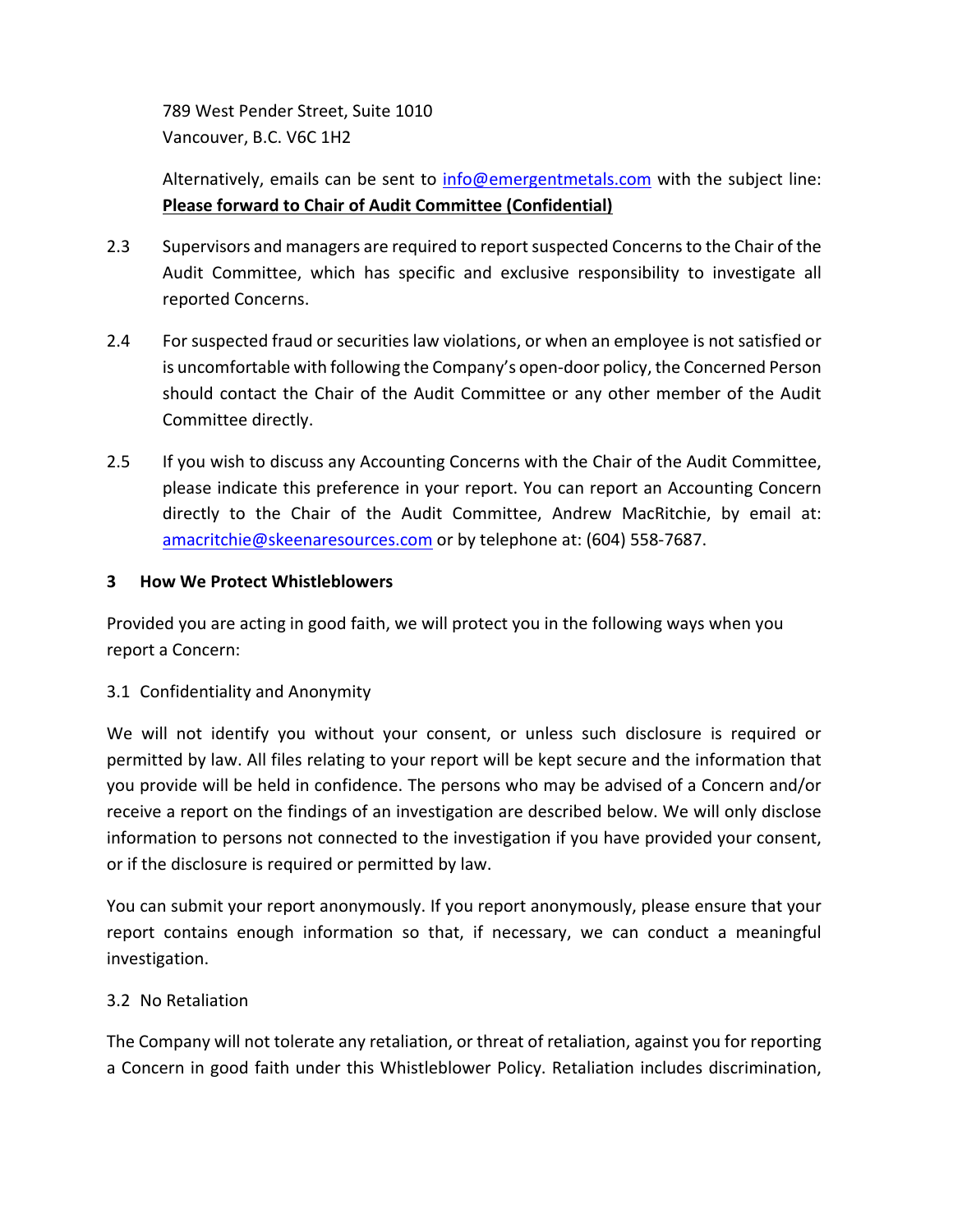intimidation, harassment and reprisals. Retaliation against anyone who, in good faith, has reported a Concern is a serious disciplinary offence and should be reported in accordance with this Whistleblower Policy.

## **4 Investigation Process**

## 4.1 Review and Investigation of Reports

Promptly following the receipt of any Concerns submitted to it, the Audit Committee will promptly investigate each Concern and take appropriate actions. In respect of Accounting Concerns, the Chair of the Audit Committee must be notified immediately in cases where the Concern was reported to a supervisor or any other Responsible Person who is not a member of the Audit Committee.

In addition, appropriate Responsible Persons may also be notified of a Concern and a decision will then be made on whether to proceed with further investigation.

## 4.2 External Legal Counsel; Advisors

The Company or the Chair of the Audit Committee may engage external legal counsel and/or financial or other professional advisors to assist with the conduct of an investigation. Any external advisors will be subject to appropriate confidentiality obligations.

## 4.3 Retention of Reports

All reports submitted under this Whistleblower Policy, along with documents evidencing any subsequent investigation and resolution, will be retained in compliance with applicable law.

## 4.4 Reporting to Audit Committee & External Auditor

Each calendar quarter, the Company will provide a report to the Audit Committee that summarizes Concerns raised during the preceding period. In respect of Accounting Concerns, the summary may also be provided to the Company's external auditor but will be prepared on an anonymous basis and will not name any individuals.

## **5 Fair treatment**

The Company is committed to treating everyone involved in a Concern fairly. All Concerns referred to an investigation will be investigated thoroughly and will be conducted on a timely and impartial basis.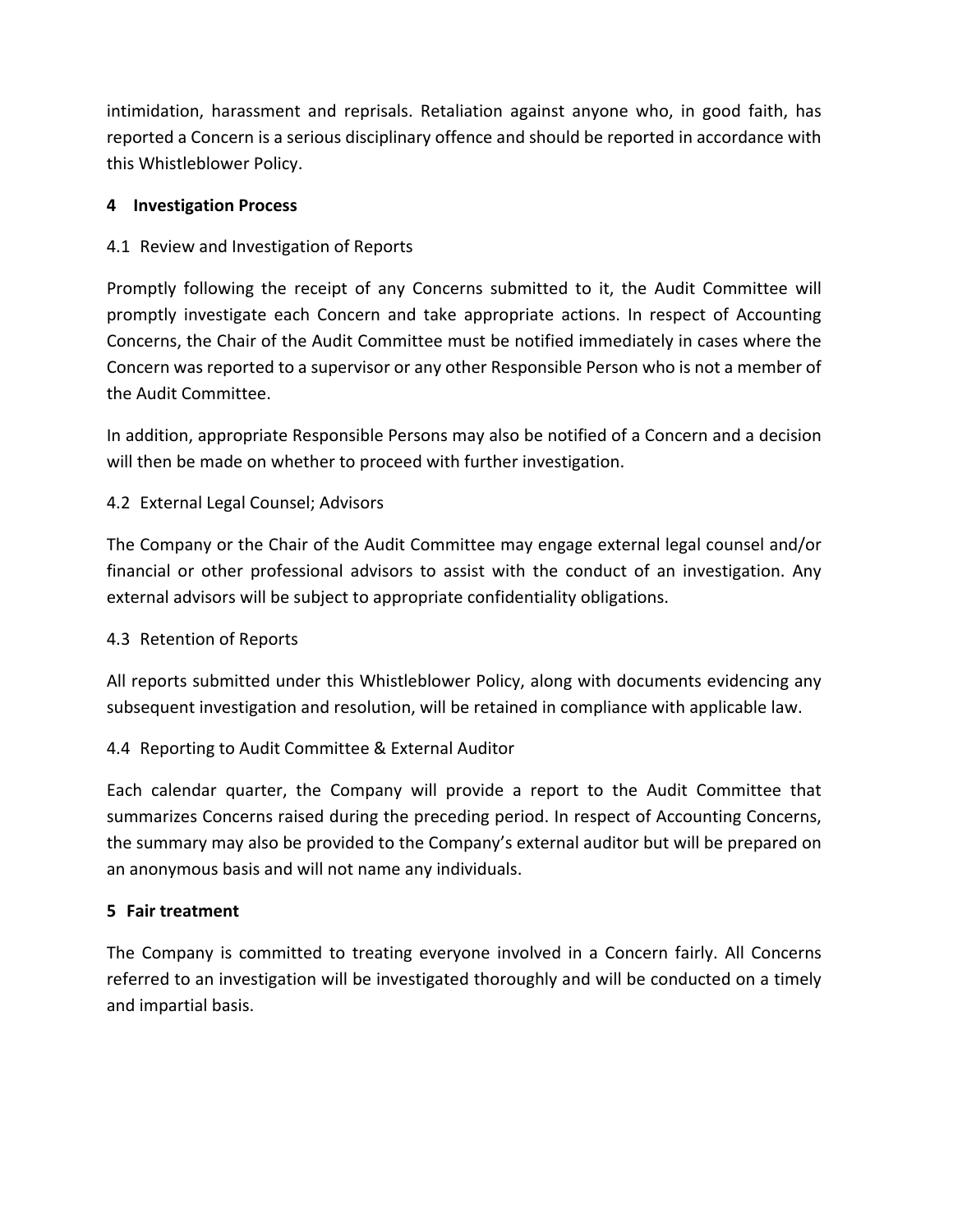## **6 False reporting**

Provided you are acting in good faith, you will be protected as described in this Whistleblower Policy when you report a Concern. It is a serious disciplinary offence for any employee of the Company to submit a false report and appropriate disciplinary action may be taken if an investigation reveals that a report was made for improper motives or in bad faith.

### **7 Communication and training**

This Whistleblower Policy will be available at: [www.skeenaresources.com.](http://www.skeenaresources.com/) In addition, copies of this Whistleblower Policy will be provided to new employees as part of their onboarding process. The Company will provide training to its directors, officers and employees about their rights and obligations under this Whistleblower Policy.

#### **8 Annual review**

The Board will review this Whistleblower Policy annually to ensure that it is effectively facilitating confidential and anonymous reporting of Concerns. Any recommended changes to the Whistleblower Policy will be considered by the Audit Committee and, if appropriate, submitted to the Board for approval.

#### **9 Questions**

Please direct any questions about this policy to the CFO of the Company, the Chair of the Audit Committee, or as appropriate, your supervisor.

*Approved and adopted by the Board as of October 26, 2021.*